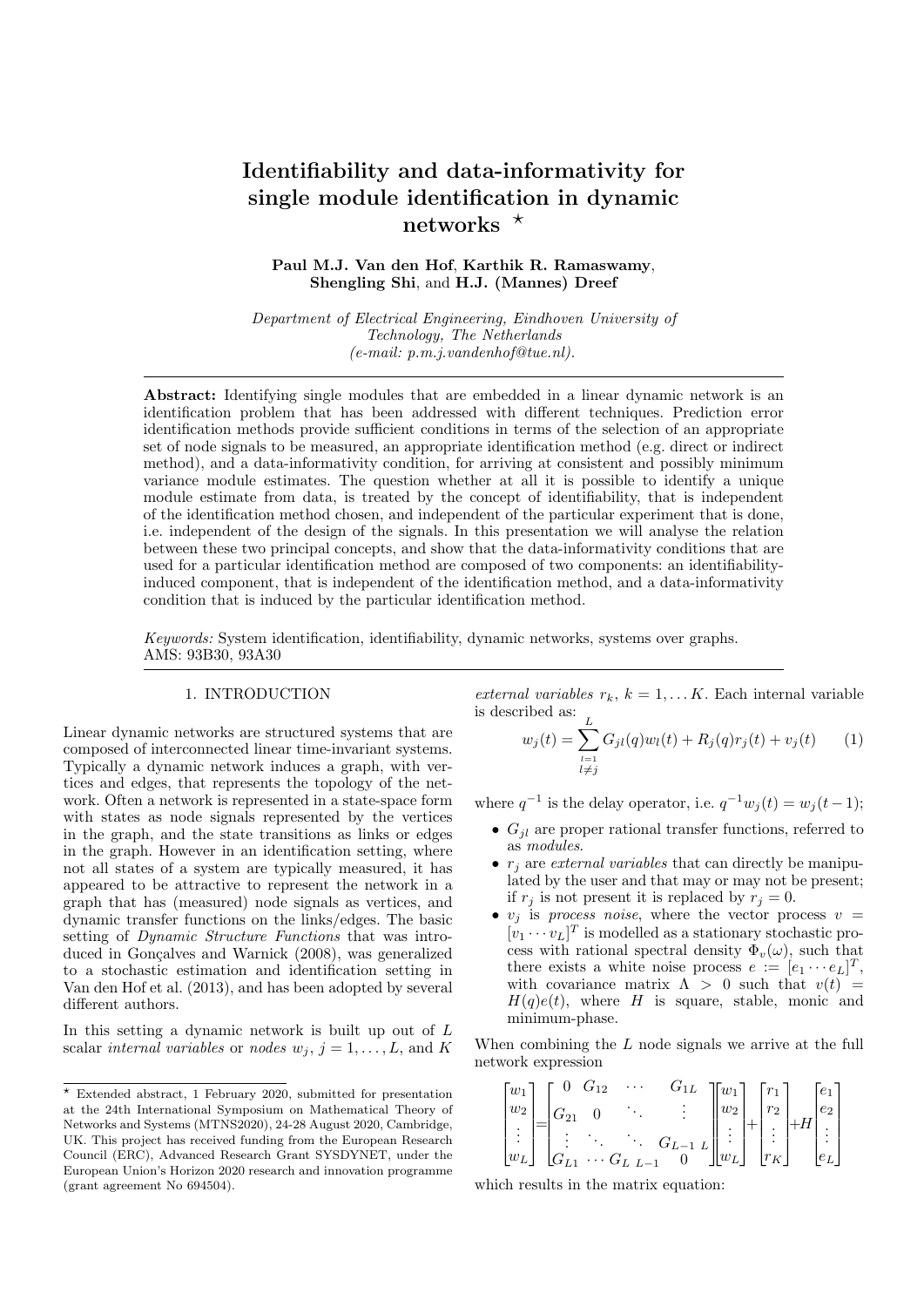$$
w = Gw + Rr + He,\t\t(2)
$$

where by construction the matrix  $G$  is hollow, i.e. it has diagonal entries 0.

The single module identification problem to be considered is the problem of identifying one particular module  $G_{ii}(q)$ on the basis of measured time-series of a subset of variables in  $w$ , and possibly  $r$ .

#### 2. IDENTIFICATION METHODS

We can distinguish two main different approaches for addressing the single module identification problem, where the target module is indicated by  $G_{ii}$ .

(1) A direct method, that is based on selecting a particular set of predictor input signals  $w_k$ ,  $k \in \mathcal{D}$ , and a set of predicted output signals  $w_{\ell}, \ell \in \mathcal{Y}$ , with  $i \in \mathcal{D}$ ,  $j \in \mathcal{Y}$ , and estimating a dynamic model based on a prediction error:

$$
\varepsilon(t,\theta) = \bar{H}(q,\theta)^{-1}[w_{y}(t) - \bar{G}(q,\theta)w_{p}(t)], \quad (3)
$$

where  $\bar{G}(q, \theta)$  and  $\bar{H}(q, \theta)$  are parametrized transfer function matrices. The target module is then embedded in the model  $\overline{G}(q, \theta)$ , and the objective is to estimate the target module consistently and possibly with minimum variance.

(2) An indirect method, that is based on selecting a particular set of external excitation signals  $r_k, k \in \mathcal{U}$ , and a set of predicted outputs  $w_{\ell}, \ell \in \mathcal{Y}$ , and inputs  $w_k, k \in \mathcal{D}$  that are used in a predictor model, leading to

$$
\varepsilon_{\mathcal{Y}}(t,\theta) = w_{\mathcal{Y}}(t) - \bar{T}_{\mathcal{Y}}(q,\theta)r_{\mathcal{U}}(t) \tag{4}
$$

$$
\varepsilon_{\mathcal{D}}(t,\rho) = w_{\mathcal{D}}(t) - \bar{T}_{\mathcal{D}}(q,\rho)r_{\mathcal{U}}(t). \tag{5}
$$

Since  $\bar{T}_{\mathcal{Y}}$  and  $\bar{T}_{\mathcal{D}}$  are mappings from external signals  $(r)$  to internal signals  $(w)$ , a processing step is necessary to recover the target module  $G_{ii}$  from an estimated  $\bar{T}$ 's. Consistency of the target module estimate is the typical objective. Different variations of indirect methods exist, including two-stage and instrumental variable (IV) methods.

The direct method provides asymptotically efficient estimates (i.e. consistency and minimum variance for the identification setup) whereas the indirect method and its variations typically provide consistent estimates but - without the use of particularly parametrized noise models - not with minimum variance. This is attributed to the fact that in the indirect method, without dedicatedly parametrized noise models, only the excitation-signal dependent part of the node signals is used for variance reduction, thus not effectively using excitation through the process noise signals.

Note that in both cases it seems natural to only choose a one-dimensional output vector  $w<sub>v</sub>$  if our target is the estimation of a single module. However the flexibility in using more than one output can be used in both methods to account for excitation limitations, or to go beyond consistency requirements and achieve minimum variance results.

## 3. SINGLE MODULE IDENTIFIABILITY

Generic identifiability of a single module  $G_{ji}$  in a network model set  $\mathcal{M} = \{G(\theta), H(\theta), R(\theta), \Lambda(\theta)\}\$ is defined by the property that the transfer function  $T$  from present external signals  $r$  and  $e$ , to measured node signals  $w$  generically induce a unique representation of the module  $G_{ji}$  in the model set, see e.g. Weerts et al. (2018); Hendrickx et al. (2019); Shi et al. (2019). This property can be verified on the basis of path-based conditions on the graph of the network. It is dependent on the location of external excitation signals  $(r)$  and disturbances  $(e)$ , and on the set of in-neighbors  $w_{\mathcal{W}_j}$  of  $w_j$  in the network, that are input to parametrized modules  $G_{jk}$ . Let U be the set of external signals that are non-parametrized in the expression for  $w_j$ , and let  $b_{\ell \to W_j}$  denote the maximum number of vertex disjoint paths from the set U to  $W_i$ . Then  $G_{ji}$  is generically identifiable in  $M$  if and only if there exists a disconnecting set  $\mathcal{W}_d$  from  $\mathcal{U} \cup \{w_i\}$  to  $\mathcal{W}_j \setminus \{w_i\}$  such that

$$
b_{\ell \to W_d \cup \{w_i\}} = |\mathcal{W}_d| + 1,
$$

see Shi et al. (2019).

Note that this identifiability property is not dependent on a particular identification method (direct or indirect). In this way it is a necessary condition for having the possibility of arriving at a consistent estimate of the target module, irrespective of the method chosen.

# 4. DATA-INFORMATIVITY CONDITIONS FOR CONSISTENT MODULE ESTIMATES - DIAGONAL NOISE SPECTRUM

#### 4.1 The direct method

The first results for consistent estimates of network modules were provided in Van den Hof et al. (2013), where the situation was considered of networks having diagonal noise spectrum  $\Phi_{v}(\omega)$ , i.e. the noise on different node signals being uncorrelated. This leads to a multiple input single output identification setup. The sufficient condition on the experimental data to warrant consistency of the direct method was formulated in terms of a positive definite spectral density:

 $\Phi_n(\omega) > 0$  for a sufficient number of frequencies  $\omega$ ,

where  $\eta$  is a vector signal composed of the output node signal  $w_i$  and all predictor input node signals  $w_p$ . If  $\mathcal D$  is chosen to be equal to  $\mathcal{W}_j$ , as in Van den Hof et al. (2013), (i.e. all in neighbours of  $w_i$  are used as predictor input), then this data-informativity condition concerns all chosen in-neighbours. It has been shown in later work, Dankers et al. (2016), that this situation can be relaxed to selecting  $w<sub>p</sub>$  such that all parallel paths and loops around the output are blocked by a measured signal. It appears that this condition can exactly be formulated by the construction of a disconnecting set as in the previous section, where we can select  $w_{\mathcal{D}} := w_{\mathcal{W}_d} \cup \{w_i\}$  as the set of predictor inputs. This leads to a data-informativity condition for the direct method that is based on  $\eta = w_{w_d \cup \{w_i, w_j\}}$ .

It can be verified that the spectrum condition is equivalent to requiring that there exist  $|\mathcal{W}_d|+1$  vertex disjoint paths

<sup>&</sup>lt;sup>1</sup> Note that in the reduced input case,  $\mathcal{D} \neq \mathcal{W}_i$ , the datainformativity conditions do not guarantee the absence of confounding variables, which is required for consistent module estimates.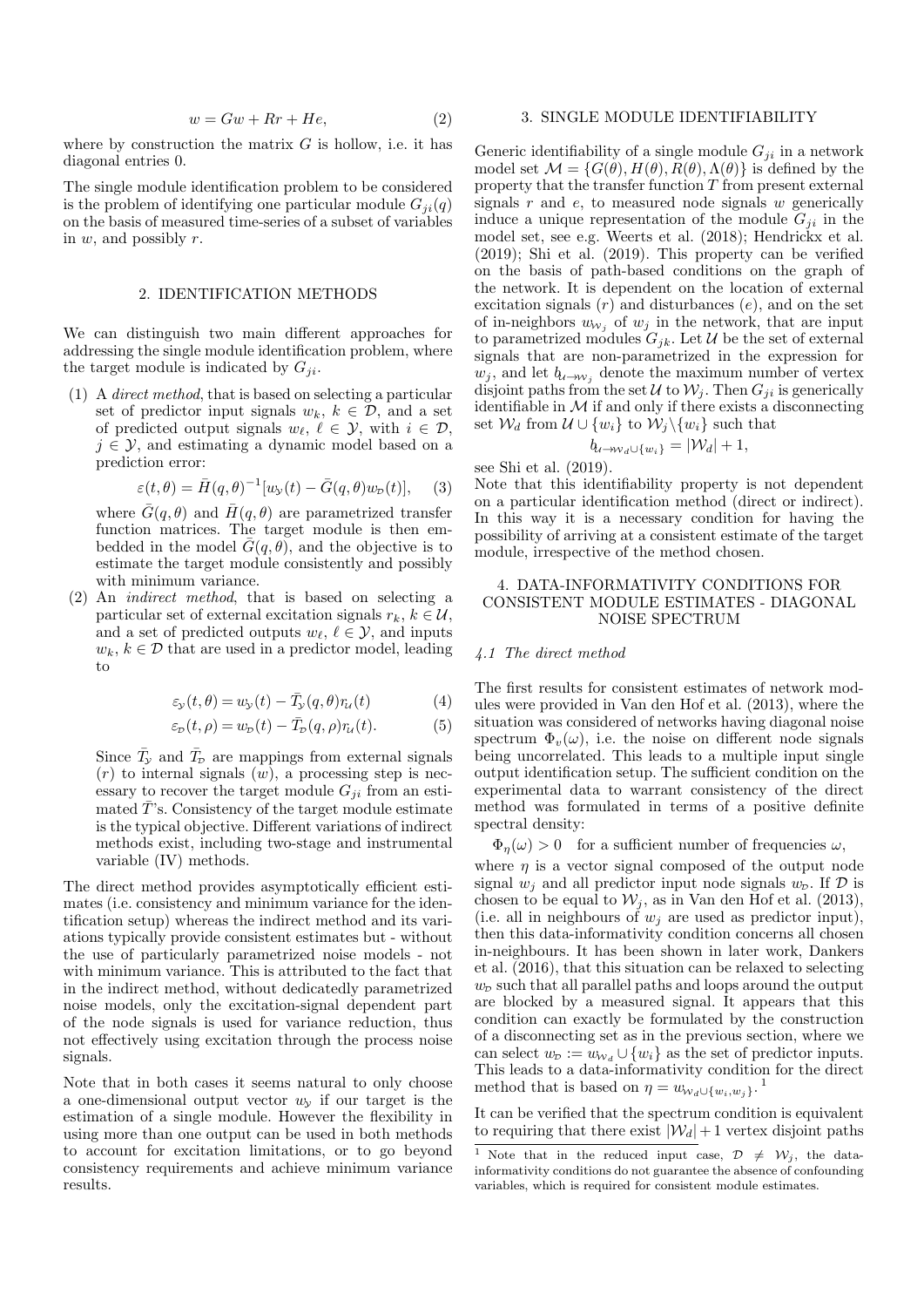from the external signals  $(r \text{ and } e)$  in  $\mathcal U$  to the predictor input signals  $w<sub>p</sub>$  together with a persistence of excitation condition on the external excitation signals in  $\mathcal{U}$ . Note that this excitation condition is a sufficient condition for any type of linear dynamics to be estimated, i.e. for any order of the underlying system. As such it is a data-informativity condition that is sufficient generically. For lower order models less conservative conditions can be derived, but in general are less insightful, see e.g. Gevers and Bazanella (2015).

### 4.2 The indirect method

For the indirect method the data-informativity conditions for consistency are closely related. In this situation we also choose  $w_{\mathcal{D}} := w_{\mathcal{W}_d} \cup \{w_i\}$ . According to the conditions for identifiability, there are  $|\mathcal{U}|$  external signals that should provide excitation for estimating the matrices  $\bar{T}_{\mathcal{Y}}$  and  $T_{\mathcal{D}}$ . In the most common situations this will require  $|\mathcal{D}|$  independent measured excitation signals  $r$  that are persistently exciting. This implies that if the conditions for single module identifiability are satisfied, then the additional data-informativity condition for consistency of the indirect method, is that all external signals in  $U$  are measured excitation signals  $r$  that are persistently exciting, so that they can serve as inputs in the estimation problems (4)-  $(5).$ 

### 4.3 Comparison

Comparing the data-informativity conditions of the two methods confirms the known difference that the direct method benefits from noise excitation of the network (it exploits both r and ed components in  $\mathcal{U}$ , while the indirect method relies on excitation through measured excitation signals  $r$ , thus requiring more "expensive" experiments.

## 5. EXTENSION TOWARDS A NON-DIAGONAL DISTURBANCE SPECTRUM

In the situation of networks where the disturbance spectrum is allowed to be non-diagonal, the situation becomes more involved. The single module identifiability result stays invariant, but the data-informativity results for the different estimation methods will change, in particular for the direct method.

For the direct method, the identification setup now becomes a MIMO setup, where correlations between disturbance signals are treated by including multivariate noise models, as in (3), and where the predicted node signals  $w<sub>y</sub>$  and the predictor inputs  $w<sub>p</sub>$  might have common node signals  $w<sub>o</sub>$  that appear in both signal vectors (Ramaswamy and Van den Hof (2019)). The data-informativity condition for consistent estimation results of the direct method now become (Ramaswamy and Van den Hof (2019)):

 $\Phi_{\kappa}(\omega) > 0$  for a sufficient number of frequencies  $\omega$ ,

where  $\kappa(t) := \left[w_D^{\top}(t) \xi_Q^{\top}(t) w_o(t)\right]^{\top}$ ,  $\xi_Q$  is the vector of innovation signals related to node signals  $w_{\mathcal{Q}}$  when all non-measured signals are removed from the network (immersed), and  $w<sub>o</sub>$  is the output signal of the target module  $G_{ji}$  to be identified, if this signal is not included in  $w_{\varphi}$ ; otherwise it is void.

Denote with  $w_m$  the set of measured node signals  $w_p \cup w_y$ having  $n_m$  components.

Similar as for the situation in Section 4, the datainformativity condition can now be formulated in terms of path-based conditions that depend on the presence of external excitation signals, that have particular pathbased properties in the topology of the network model set, that guarantee that the data required for the direct identification method is sufficiently informative.

In the considered situation the path-based conditions amount to having  $n_m$  vertex disjoints paths from external excitation and noise signals, excluding  $\xi_2$ , to the node signals  $w_m$ . So apparently the consequence is that when node signals appear in both input and output of the estimation problem, then the corresponding disturbance signal that connects to that node can not serve as an external signal that contributes to data-informativity. This also leads to the conclusion that in considered situation there need to be at least  $|Q|$  external excitation signals r to provide data-informativity.

These path-based conditions then merge the single module identifiability conditions presented in Section 3 that are method-independent, with additional conditions for datainformativity that are induced by the choice of identification method.

For the indirect identification method, the setup and results remain the same as for the situation with diagonal disturbance spectrum, as presented in Section 4.

#### 6. CONCLUSIONS

Identifying a local module that is embedded in a dynamic network, requires several conditions to be satisfied, among which the two most important ones: network identifiability and data-informativity. Network identifiability conditions are typically independent of the identification method chosen, while the additional data-informativity requirements are dependent on the identification method. Direct and indirect identification approaches lead to different conditions in this respect. Both concepts (identifiabiality and datainformativity) can be cast in a generic context in terms of path-based conditions formulated on the external signals that are present in the network (excitation signals and noises).

#### REFERENCES

- Dankers, A.G., Van den Hof, P.M.J., Heuberger, P.S.C., and Bombois, X. (2016). Identification of dynamic models in complex networks with prediction error methods: Predictor input selection. IEEE Trans. on Automatic Control, 61(4), 937–952. doi: 10.1109/TAC.2015.2450895.
- Gevers, M. and Bazanella, A.S. (2015). Identification in dynamic networks: identifiability and experiment design. In Proc. 2015 IEEE 54th Conf. Decision and Control, Osaka, Japan, 4006–4011.
- Gonçalves, J. and Warnick, S. (2008). Necessary and sufficient conditions for dynamical structure reconstruction of LTI networks. IEEE Trans. Automatic Control, 53(7), 1670–1674.